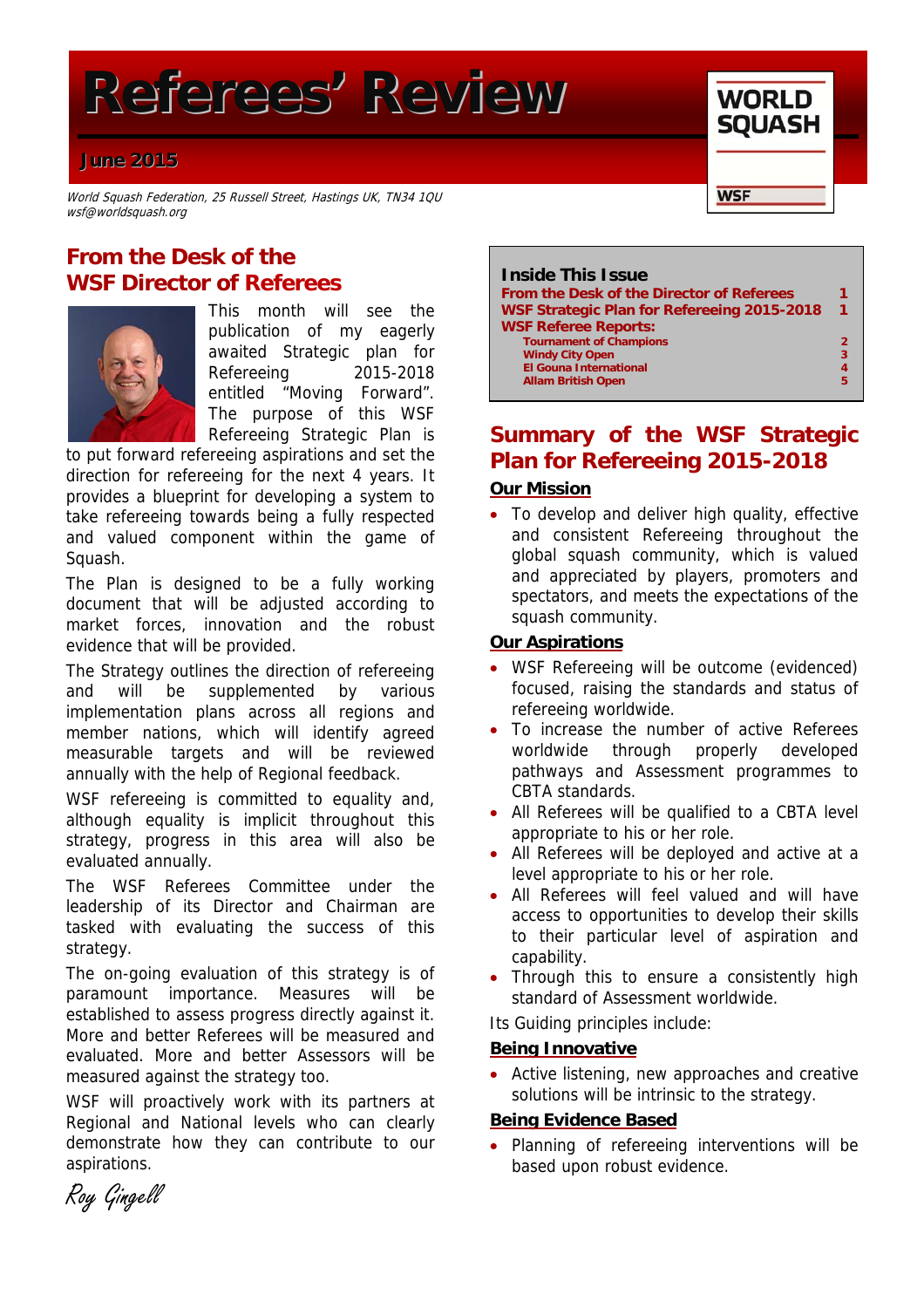### **Page 2 Referees' Review Additional Page 2 Referees' Review Referees' Review**

#### **Being Outcome Focused**

• In aiming for "more and better qualified" referees and raising the standards and status of refereeing worldwide, we will set ambitious but achievable targets, monitor and share outcomes and adjust plans to ensure a process of continuous improvement.

This includes a clearly defined Referee Pathway and approach for those Countries that need specific help in developing their Referees.

Areas include:

### **Recruiting**

To increase the number of active Referees and Assessors throughout the world.

#### **Training**

All Referees/Assessors will be qualified to a level appropriate to his or her role.

#### **Deploying**

All Referees will be deployed and active at a level appropriate to his or her role.

### **Retaining**

All Referees will feel valued and will have access to opportunities to develop their skills and will include various interventions all being measured by smarter outputs and outcomes.



The strategic Plan can be found here.

For further information please contact Roy Gingell; Director, WSF Referees Committee

# **Tournament of Champions**

New York, New York – so great, they named it twice! I was again privileged to be invited by the WSF to referee at this prestigious event, so expertly presented in Grand Central Terminal by John Nimick and his EventEngine team.

**\_\_\_\_\_\_\_\_\_\_\_\_\_\_\_\_\_\_\_\_\_\_\_\_\_\_\_\_\_\_\_**



Signage in Grand Central Station

I was joined by three other WSF Referees – Wayne Smith, John Massarella, and Mike Riley – as well as several other Regional and National Referees from the USA and Canada, who stayed a varying number of days to help with the qualifying rounds (staged at four different local clubs) and the very long days during the early rounds of the 32-man PSA and 16-woman WSA main rounds. More qualified people have expertly reported the brilliant squash on display, so I will write about some other aspects of the event.



Referees jumping simultaneously on court

The 2015 Tournament of Champions saw the introduction of the new TriRef system, developed by Omar Kandili for the PSA. The TriRef system is an electronic scoring device using iPads to record all aspects of the match the score, all interference decisions, all video reviews and any conduct penalties applied. All of us were very apprehensive about trying this out for the first time at such an important event as the Tournament of Champions. However, as we became familiar with the mechanics of the system, that apprehension disappeared.

Speaking for myself, I was very confident with it by the end of the tournament. I cannot speak for John, Mike, or Wayne, but it appeared they too had bought in. Omar was brilliant and sat beside the Central Referee for every point of every match to help us out when we were either a bit confused or had made a mistake with the buttons and needed to backtrack. The decisionmaking is definitely a little slower than it was with hand signals, but everybody accepted that. That is why those of you who watched the matches on Squash TV, may have heard us say "Decision, Shabana" to indicate that a decision was pending. This was necessary to let the audience know what was happening, rather than a long pause while the 3 referees were punching the appropriate buttons.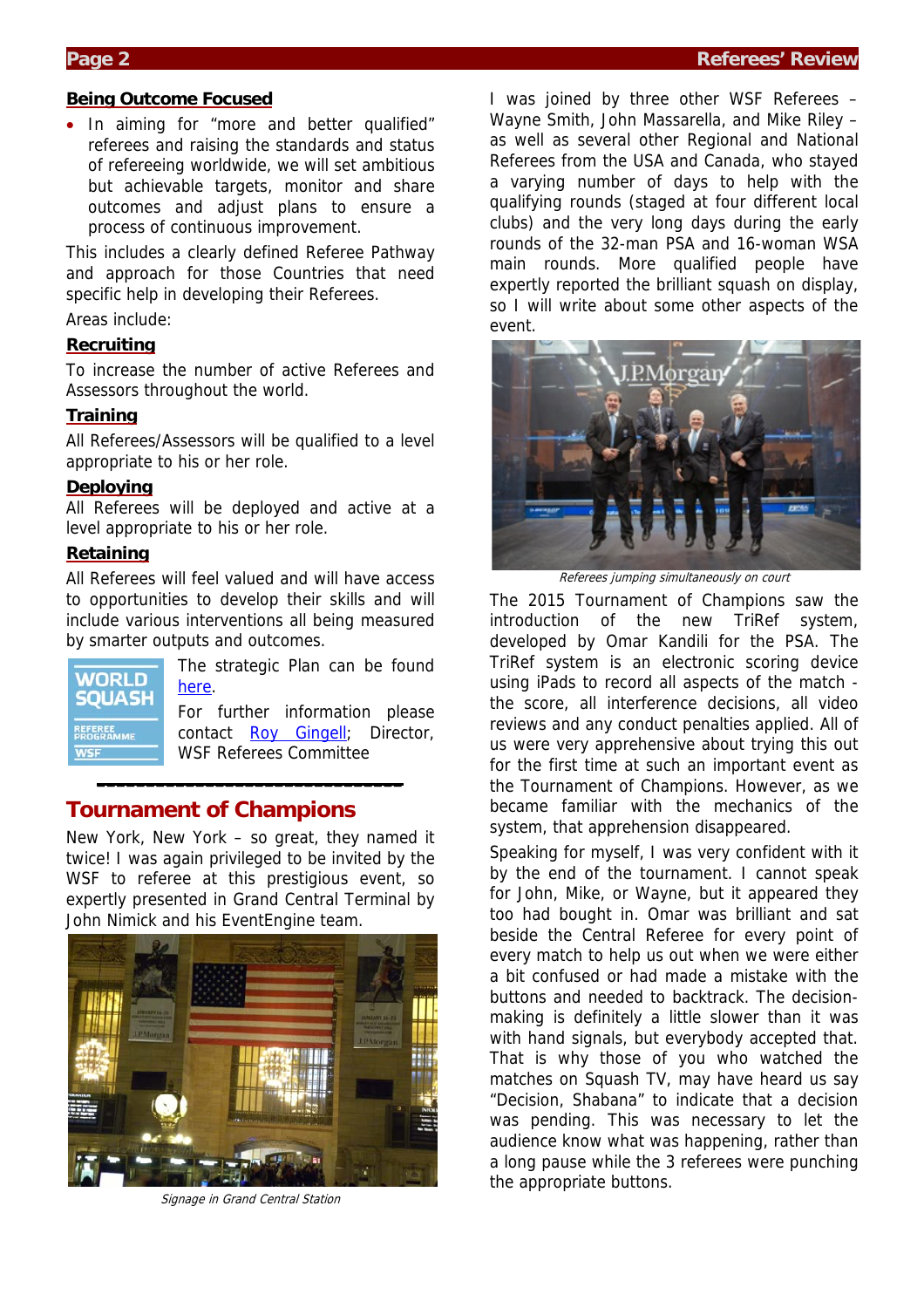During the week, we made a few suggestions to Omar for improving the display, such as putting a big cross over the video review button when a player didn't have a review remaining, adding the players' name to the Decision buttons, etc. He acknowledged all of these and had the changes made for the next days' matches. You will see those changes in place when you attend your next event.

What about a backup, you ask, if (when?) the technology failed. The right side referee kept a written score sheet, just as he did before. That was a little cumbersome at first with both a clipboard and an iPad to juggle, but we all developed our own balancing technique and were quite comfortable with it after a few days. Of course, this backup became vital. Although the iPads themselves are wireless, there is a server on the floor under the Central Referee and it's hard-wired to the Squash TV computer, and during the last match of Day 1 in Grand Central, that cable had somehow become dislodged. Nobody knew what the problem was at the time, and there was no time to investigate. I was the right side Referee on that match, so I quickly passed my score sheet over to John, and we finished the match using hand signals. I don't think the players even knew, but some of the off duty Referees wondered how we had been able to give our decisions so quickly!

Another very positive step was having Lee Drew there for the whole week. I had not met Lee before and was very impressed with his personable nature and his willingness to discuss decisions and situations by reviewing videos the following day. He also invited several players to attend, and they did. Karim Gawad, Tarek Momen, Borja Golan, Simon Rösner, James Willstrop, and Camille Serme all came to different sessions and the entire conversation was very positive and led to a better understanding of each other's views; long may this continue.

Overall, it was a great event, as the Tournament of Champions always is. I feel that the refereeing team did an excellent job over all and that some very positive advances were achieved.

Were we perfect? Of course not, and we probably never will be, but we continue to strive toward that goal.

Graham Waters

# **Windy City Open**

The 2015 Windy City Open event ran from 26 February to 4 March in Chicago, Illinois, USA, at the University Club of Chicago. The major sponsors were Guggenheim Partners and Equitrust Life Insurance. Men's and Women's prize purses were each US\$150,000.



Looking westward down East Monroe Street, the University Club building is on the street corner.

The picture above taken in the summer of 2014 showcases the architectural beauty of the building finished in 1909. 500m east of the camera position is the large water expanse of Lake Michigan. Red arrow on the University Club of Chicago shows the 9th floor where the glass court was assembled for the Main round matches. The additional red line shows the walking bridge from the University Club of Chicago building across to an adjacent building and an additional three courts. Qualifier matches were played on these courts.



The photo above shows the inside of the 9th floor after the McWIL Court had been assembled. Note the windowed stain glass designs that align three sides of this dining room.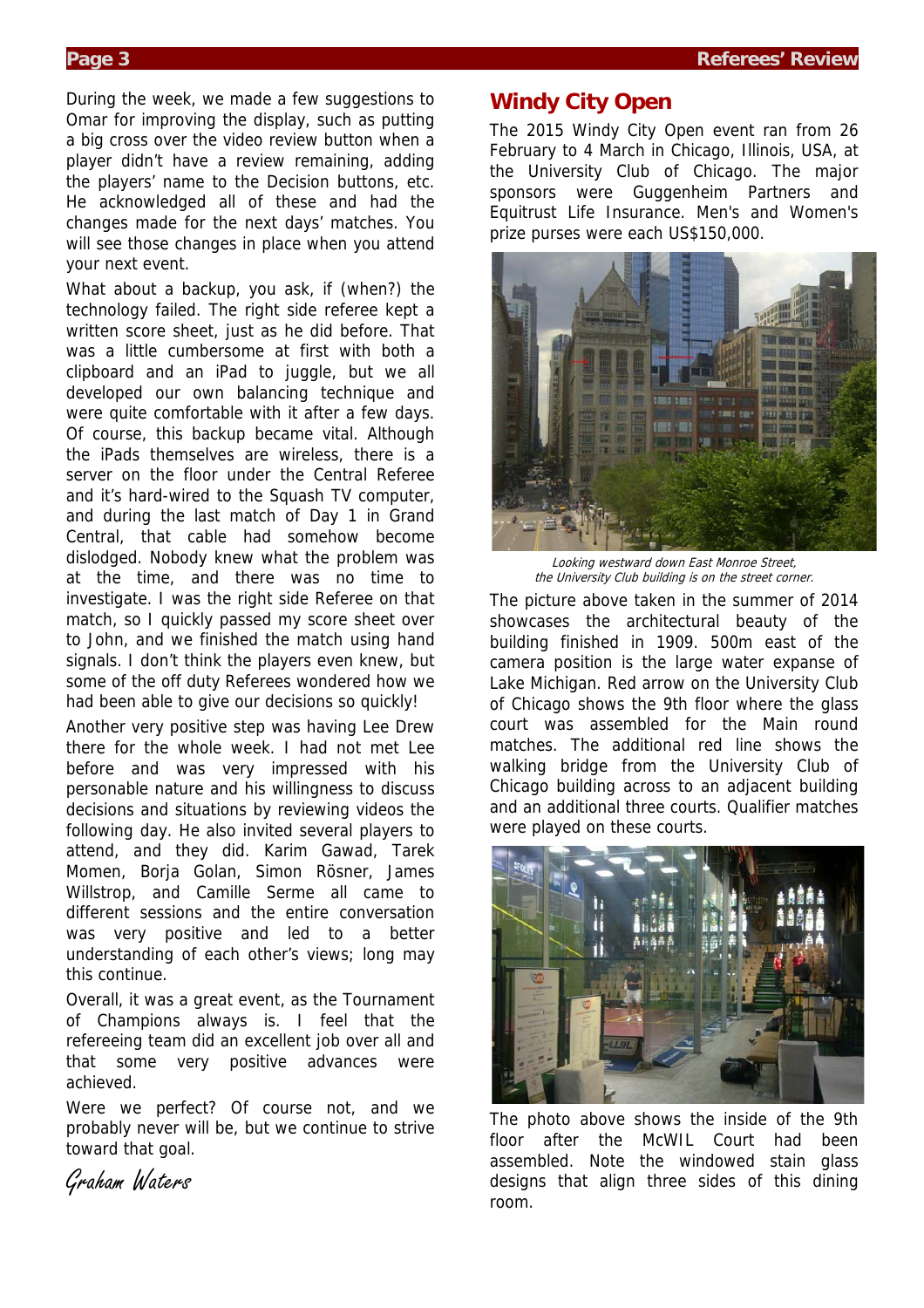The court was brought into the building in sections, either in the elevator or attached to the bottom of the elevator cage; sections were physically too big to be carried within the cage.

The Tournament Director and Operations Manager for the event was the very capable John Flanigan. John was assisted by the Head Squash Director Mark Heather and squash professional Yoni Ellous. John hosted the assembled Referee team from the USA, Canada and Europe within the hotel room facilities at the University Club. With the -20C average temperature outside, it was great to be able to move around from hotel room to gym facilities, to food breaks, to matches without having to step outside! Key to the Referees at any event is a watering hole for assembling after matches, to recover, tell stories, banter and joke about the day's events. Luckily there were a few places within a block of the Club to do this; otherwise you would have gotten very cold, very quickly.

Every day before match play, a Referee review session was held with the local and international officials on what had been learnt from the previous day plus the requirements in the upcoming day's matches. Often these sessions had a PSA representative as well as players. The PSA TriReferee system, a key tool for the Referees at PSA World Series events, was used. I always acknowledge the patience and assistance of the PSA's Omar Kandili, who sits beside the Centre Referee on all the glass court matches. The TriRef created by Omar's impressive, intuitive IT coding skills are relative to what a Referee requires of the tool. Omar's help in fast corrections from Referees in pressing wrong icon buttons, or decisions made before appeals are requested is priceless.

In the Women's event, Raneem El Welily won the Final over Nicol David. In the Men's event, Nick Matthew won the Final over Mohamed El Shorbagy.

Wayne Smith

# **El Gouna International**

This very picturesque Egyptian resort on the Red Sea was the location of the El Gouna International 2015.

**\_\_\_\_\_\_\_\_\_\_\_\_\_\_\_\_\_\_\_\_\_\_\_\_\_\_\_\_\_\_\_**

The play took place on two courts: the inside court was situated at the local Movenpick Hotel while the glass court was situated in a local square next to the Marina.

WSF Referees Roy Gingell, John Massarella and Mike Collins were aided by local Egyptian referees Samah Hanafy, Amr M Elmataany and Abbas Kaoud.

Accommodation was at the brand new Ancient Sands Resort, which opened on the day we arrived. Both lunch and evening meals were taken in a local beach-side café called Moods, situated right on the Marina next to some very expensive Yachts.



Images from the resort.

With the weather in the 90s, Massarella and Collins made themselves familiar with the local beach and pool provision, improving their already brown complexion – whilst Gingell preferred to explore the local shops in the local transport provided.

With the 3-Referee system in use for all matches, along with Video Referee for the all glass back, evening matches there provided more than enough quality games for all.

On Quarter-Final day with play not starting till 8pm, Collins and Gingell teamed up against PSA commentator and ex World No4 Paul Johnson and World No21 Nicky Mueller for a game of golf in the blistering daytime heat. They ended up losing narrowly on the  $18<sup>th</sup>$  with bandit Collins proving a little better than his 24 handicap and keeping the Referee team in contention.

The Squash as normal was of the highest order with Ramy, making a well anticipated comeback, winning in a 94 minute, 5 game thriller; a fitting climax to an event staged in a truly remarkable location.

Roy Gingell